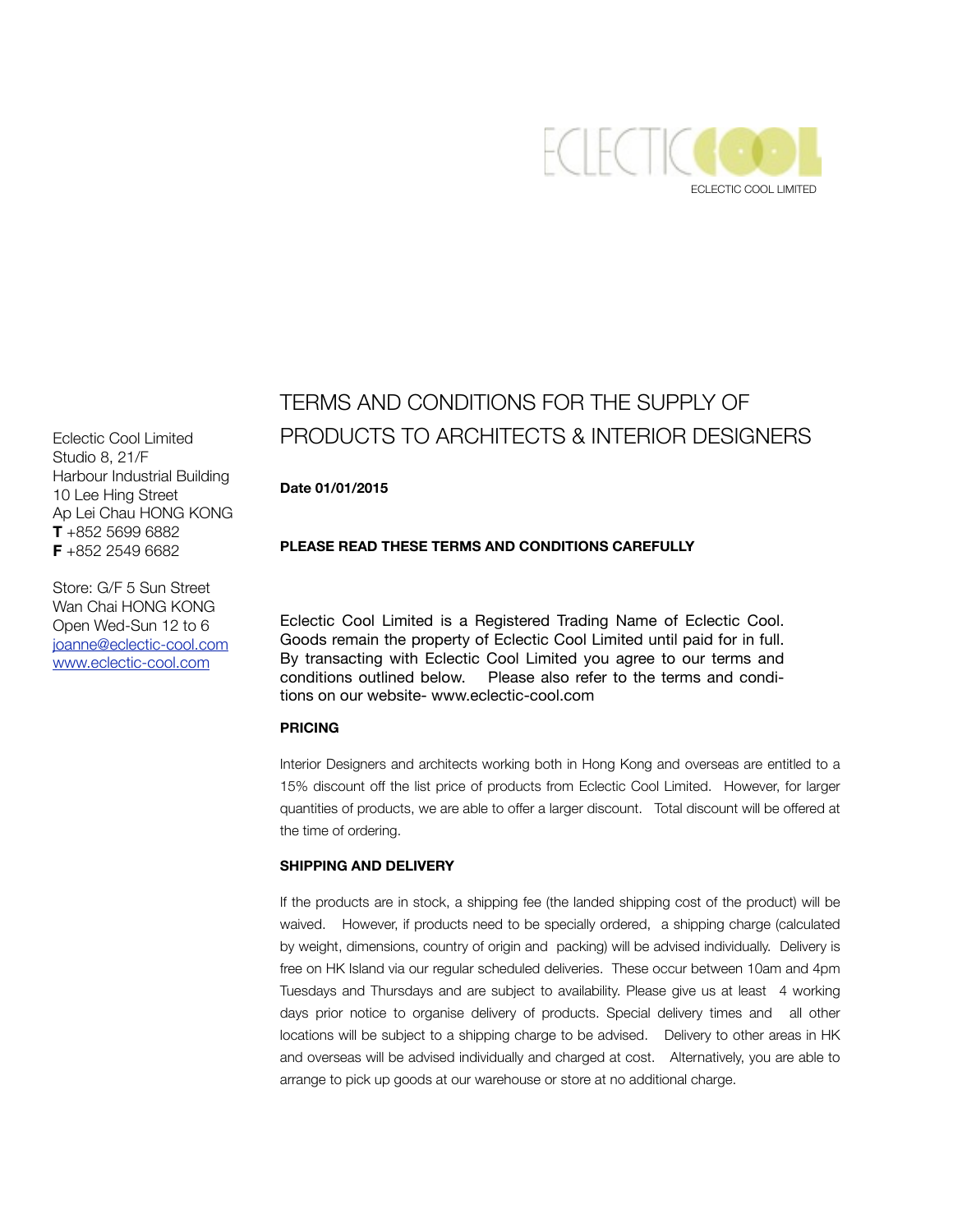

Quotes are valid 7 days from issue. Eclectic Cool Limited will try to advise if there will be any pricing changes but please note that most suppliers will adjust their prices yearly on January 1st. We endeavour to check prices and lead times to the best of our abilities. Sometimes, however, mistakes can occur. Lead times and availability of stock is subject to the suppliers' confirmation, which will be advised as soon as possible.

### **PAYMENT**

Payment must be made by cash, bank transfer or cheque. If paying by cheque, please make out all cheques to **ECLECTIC COOL LIMITED** . Orders will be placed once cheques have been cleared. Please post cheques to the Wan Chai Store:

**Eclectic Cool Limited Attn Joanne Pereira G/F 5 Sun Street Wan Chai HONG KONG** 

If paying by bank transfer, please transfer funds to

#### **HSBC 848-096343-001 Account name: Eclectic Cool Limited.**

Please include the order or quote document reference in your transfer & please email us a copy of your transaction so that we can inform our administration department so that there is no delay in the processing of your order.

We are able to process credit card transactions but please note that VISA and Mastercard transactions will **incur a processing fee of 3.5%** and AMERICAN EXPRESS (processed through PAYPAL) will incur **a processing fee of 4.5%**.

#### **SUPPLY OF PRODUCTS**

 If the product is out of stock or a special order, standard lead time is 6-8 weeks. Lead-time will be advised for nonstandard products. Confirmation of lead-time is subject to final order. Delivery dates are subject to availability of materials from other suppliers. Any delays will be advised as soon as we are informed. Please note that there usually is a delay of around 1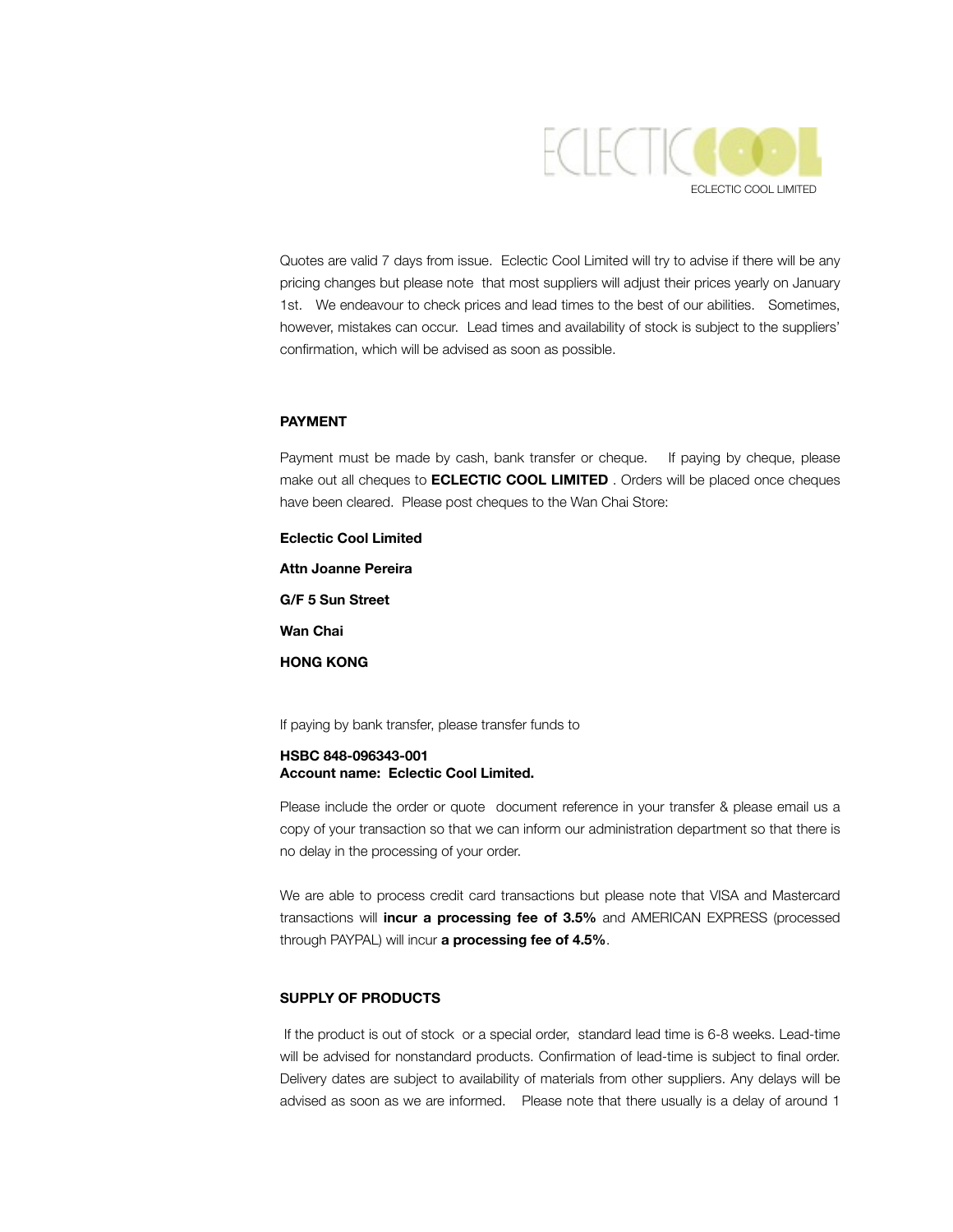

month over August/September period from suppliers in the Northern Hemisphere and a delay of around 1 month over January/ February for suppliers in the Southern Hemisphere.

For suppliers in China, there is usually a delay of 1 month over Chinese New Year at the end of January and additional delays of 1 to 2 weeks over Chinese public holiday periods.

Eclectic Cool LImited will not be liable for claims arising from delay in delivery due to strikes, accidents, unavailability of materials or events beyond the reasonable control of the company. Installation is quoted on the basis that the site is free of other trades other than those providing services to the furniture. Site must be clear and free from obstruction and unrestricted lift facilities must be available at no charge. An additional delivery charge may be payable if there is no lift access.

When a customer requests delayed delivery beyond the delivery date that has been acknowledged, the order will be held free of charge for 48 hours. After that period, the customers will be invoiced for warehousing at a rate not less than 2% per month, based on the invoice value of the items held by Eclectic Cool Limited, with a minimum storage charge assessed by the company at its sole discretion. An additional delivery charge may also apply. At the same time the customer will be invoiced to 90% for the products held by Eclectic Cool Limited and risk will pass to the customer.

## **CLAIMS POLICY**

Please choose carefully and check that products listed on the confirmed quote/order are correct in every way: size, colour, style, model number. Eclectic Cool Limited does not refund for incorrect choice or items that have been discounted or ordered specially for the customer.

All Eclectic Cool products are carefully inspected prior to delivery to the customer.

Customers should similarly inspect all items at the time of delivery or installation. Claims for damage in delivery must be recorded at the time of delivery. Eclectic Cool will not accept claims for: Damage resulting from storage by the customer or by Eclectic Cool on behalf of the customer; Damage resulting from accident, alteration or misuse after delivery; Textile fade or wear under normal use; Dissatisfaction with colour, grain, veining or texture of wood, marble and leather because of natural variations over which Eclectic Cool has no control. Products that are either faulty; have been wrongly described; are different from a sample you have been shown; will be repaired or replaced as soon as possible. A copy of your original invoice receipt will be required for all refund, exchange and warranty repair requests. Goods must be